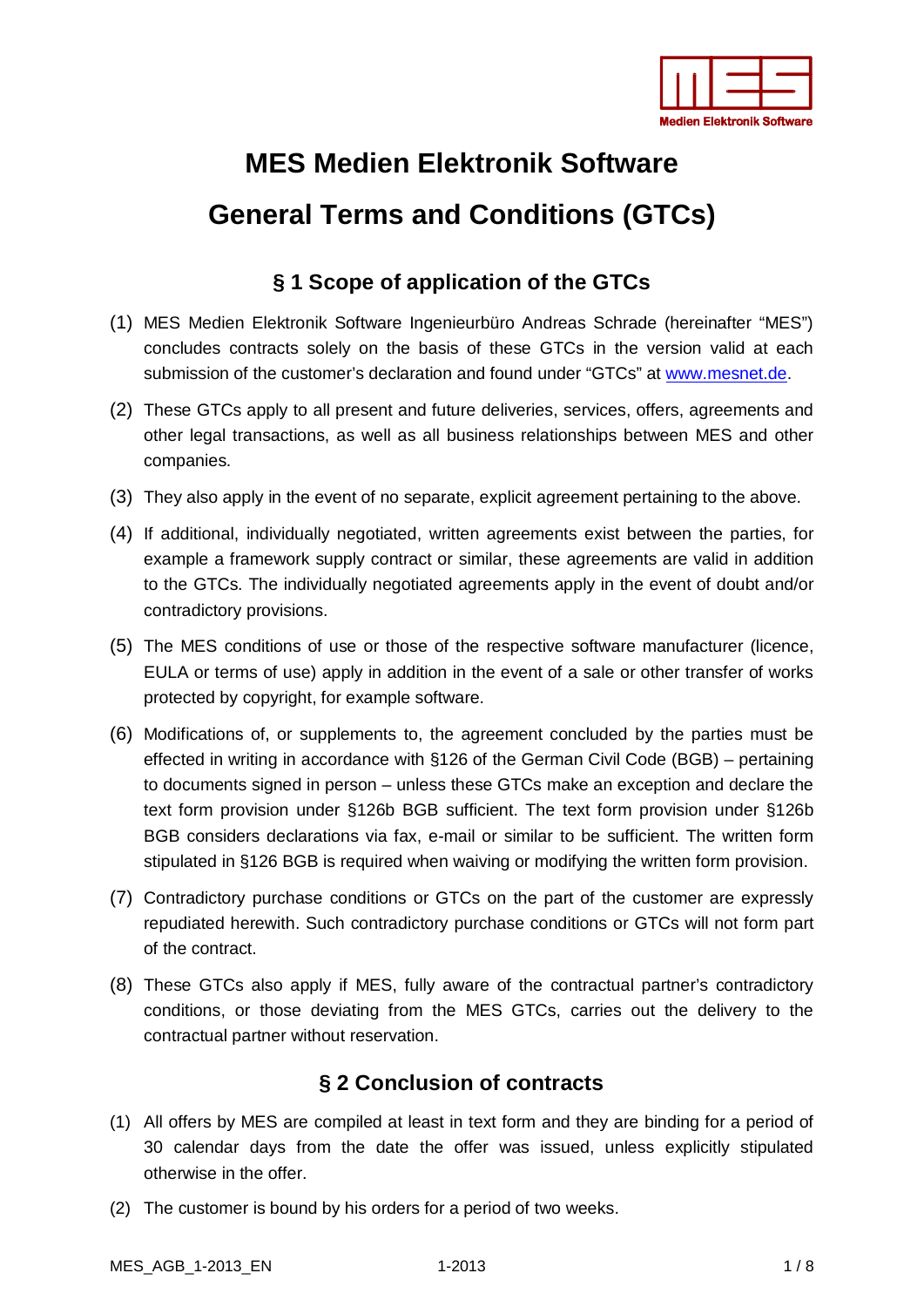

- (3) The contract is concluded when the customer accepts an offer by MES or when MES confirms an order made by the customer.
- (4) Confirmation of the order by MES is decisive for the scope of delivery.
- (5) Irrespective of the date or form of the agreement, software purchase or maintenance agreements, hardware or hardware service agreements as well as training in the appropriate use of the software are each separate agreements unless expressly confirmed by MES to be a single order. This also applies to the delivery of additional components that are not part of the original agreements as well as other products and/or services. Each of these agreements is legally independent as regards the mutual rights and obligations, their consequences (liability), as well as the warranty.

#### **§ 3 Prices**

- (1) Deliveries are based on the valid MES catalogue prices ex warehouse/factory at the time of order.
- (2) Prices are valid ex warehouse or factory. All prices are net plus statutory VAT plus packaging, freight, postal charges and insurance. The customer is responsible for any import/export tariffs and bank charges
- (3) Prices and price components arise from the actual contractual agreements.

#### **§ 4 Terms of payment**

- (1) Invoiced amounts are due immediately in full, unless a different payment date, for example in a payment schedule, has been agreed separately.
- (2) Customers must transfer invoiced amounts on time so that the amount has arrived in the MES bank account at the latest by the payment date given in the invoice. If payment is not made in due time, the customer is considered to be in default without any further reminder.
- (3) Payments must be made in cash or by bank transfer. MES does not accept cheques, bills of exchange or any remittance order documents. Should the latter be accepted, this will only be on account of performance.
- (4) The customer may only offset claims arising from this contract with his own claims arising from the contract, or exercise his right of retention in this regard, provided that these claims are undisputed or fixed by legally binding decisions.
- (5) In the event of delayed payment, MES is entitled to charge the legal interest on late payments of 5% above the ECB base rate, unless MES can provide evidence of its own higher interest rates. For business customers, the interest rate is 8% above the ECB base rate.
- (6) MES is entitled to supply certain services only on the basis of advance payment if there is objective evidence that the financial situation of a customer has significantly changed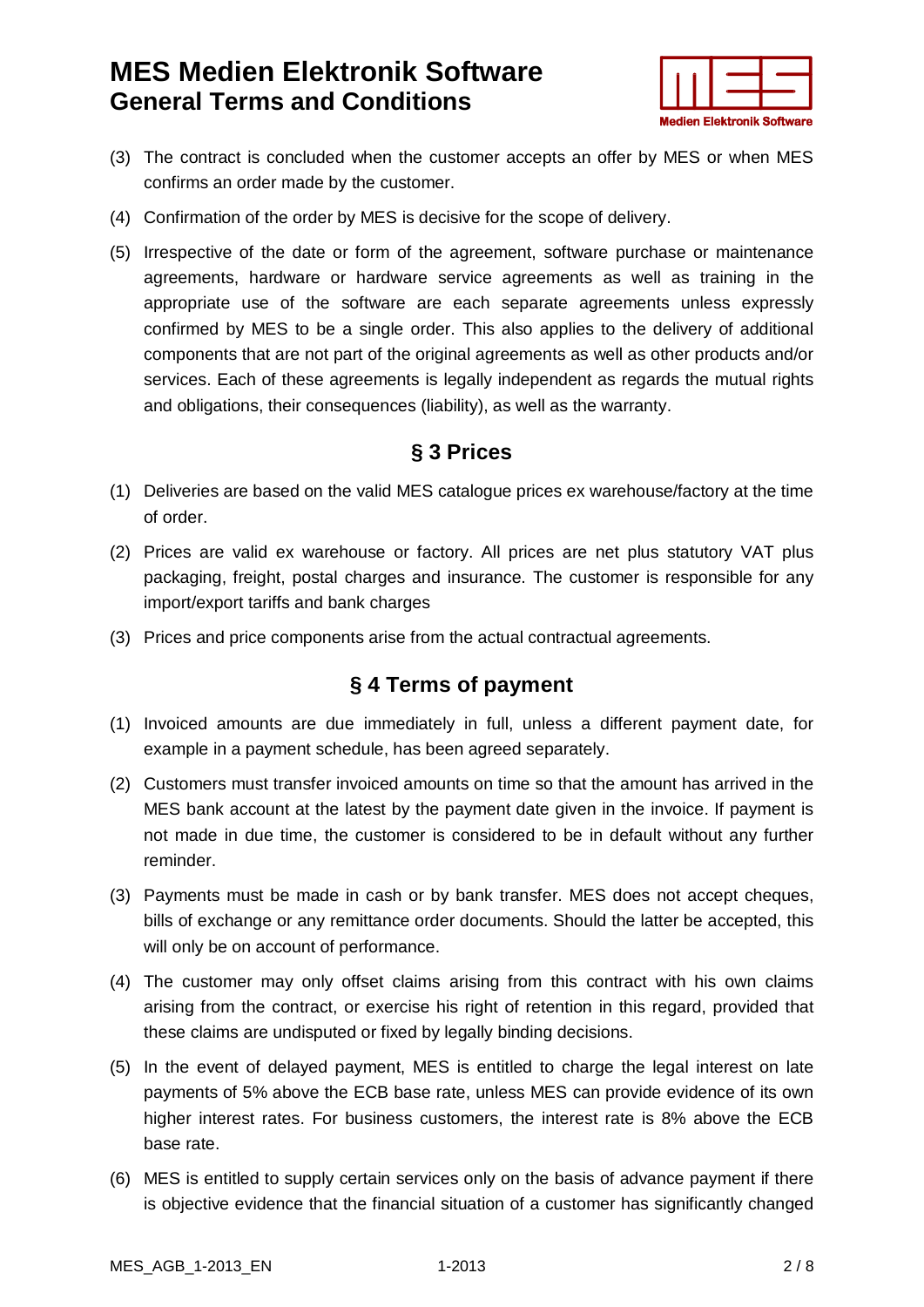

at the time the agreement is concluded or shortly after, especially, but not exclusively, in the event of insolvency proceedings being instituted, either by the customer or by one of his creditors, or if a request to open insolvency proceeding is rejected due to a lack of sufficient assets, or in the event of objective evidence of actual insolvency that justifies a petition for insolvency proceedings. Furthermore, MES is entitled to request advance payment if the licensee has not yet fully settled his payment obligation towards MES arising from previous invoices. MES can also ask for a adequate security instead of an advance payment.

(7) Should the customer breach his contractual obligations, for example in relation to the agreed terms of payment, MES is entitled to request the immediate payment of all invoices due and to withdraw from the contract. In the latter case, MES can demand a full or partial surrender of the goods already delivered. Other claims for damages remain unaffected by this. In addition, MES is entitled to stop all services agreed in the contract, such as training programmes and hotline services, with immediate effect.

#### **§ 5 Terms of delivery / delivery commitments / acceptance**

- (1) Fixed delivery dates are only binding for MES if these have been confirmed in text form. In the event of a delay, the customer must initially set a deadline of at least 14 days within which MES must fulfil the contractual obligations. The dispatch of services to be supplied by MES is decisive for meeting the delivery date.
- (2) Delivery and service dates can be extended appropriately in cases of force majeure, including, but not restricted to, strikes, lockouts, failure of telecommunication services, storms, riots, civil unrest, fire, wilful damage, flooding, other natural disasters, official actions or disruptions in deliveries to MES.
- (3) Delivery terms and dates are no longer binding in the event the customer requests modifications, supplements or additional services from MES.
- (4) In the event of an acceptance procedure, the subject matter of the contract is considered to be accepted if
	- a) The delivery and installation, if the latter is to be carried out by MES, is completed
	- b) MES has informed the customer of the notional acceptance listed in this section, and has requested the acceptance,
	- c) Four weeks have elapsed since delivery or installation, or if the customer has started using the subject matter of the contract (e.g. has started operating the delivered system) and in this case if two weeks have elapsed since the delivery or installation, and
	- d) If the customer has, within this period, waived acceptance for any reason other than a possible failing notified to MES that makes it impossible to use the subject matter of the contract, or that makes only restricted use possible.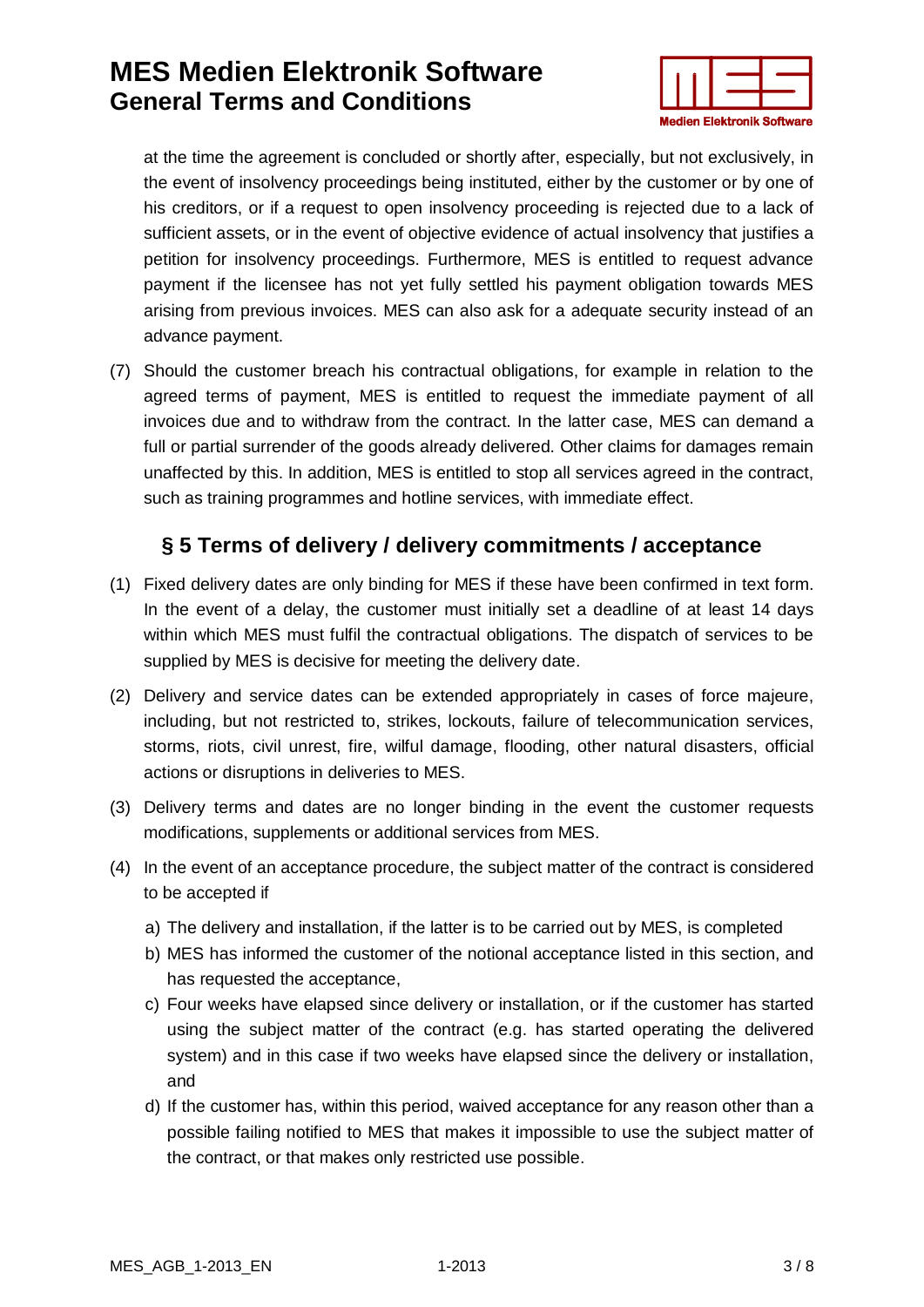

#### **§ 6 Reservation of proprietary rights**

- (1) MES explicitly reserves ownership rights of MES products or third-party products sold by MES (goods subject to reservation of ownership or conditional commodities), or of the transfer of user rights, until the invoice issued by MES has been paid in full. For business customers, MES retains ownership of conditional commodities until all outstanding debt from current business has been settled.
- (2) Should the customer use goods subject to reservation of ownership, this is only allowed within the scope of his normal business operations. Any combining, processing, linking or remodelling of these conditional commodities will only be to the advantage of MES, which will acquire a co-ownership share in the products, particularly software, that corresponds to the proportionate value of the conditional commodities in the new products.
- (3) The customer is only entitled to sell on conditional commodities or other products or goods that form part of the MES co-ownership share under the condition that MES ownership rights are maintained. The customer herewith cedes all claims arising from the onward sale of conditional commodities to MES in accordance with the invoice value of the commodities until complete payment of the claims listed under (1). MES accepts this cession of claims. If MES holds a co-ownership share in the goods sold on, these claims are ceded to the amount of the selling value with priority over other claims.
- (4) In the event of a seizure by a third party, the customer will inform the third party of MES's ownership/ownership rights and will immediately inform MES about the seizure.

#### **§ 7 Passing of risk and shipment**

The customer assumes the risk and costs of all products delivered by MES. The most costeffective form of shipment will be chosen unless the customer gives special instructions about the type of transportation to be arranged. Should a customer collect goods himself, risk is passed to the customer the moment the goods are made available to him.

### **§ 8 Customer obligations / retraceability**

- (1) In accordance with the legal provisions, the customer is obliged to ensure that delivered medical products falling under the MDD (Medical Device Directive) can be retraced.
- (2) The customer is obliged to maintain an active market monitoring for delivered medical products. The customer informs MES in writing as soon as they become aware of any complaint, quality issue, error, deterioration or malfunction of the delivered medical products, in particular, but not limited to incidents according to § 2 No. 2 MPSV [\(Ordinance on Medical Devices Vigilance\)](http://bundesrecht.juris.de/mpsv/index.html).
- (3) Recommended measures from MES in connection with complaints, quality issues, errors, deteriorations or malfunctions of the delivered medical products will provided to the end customer by the customer in a suitable manner.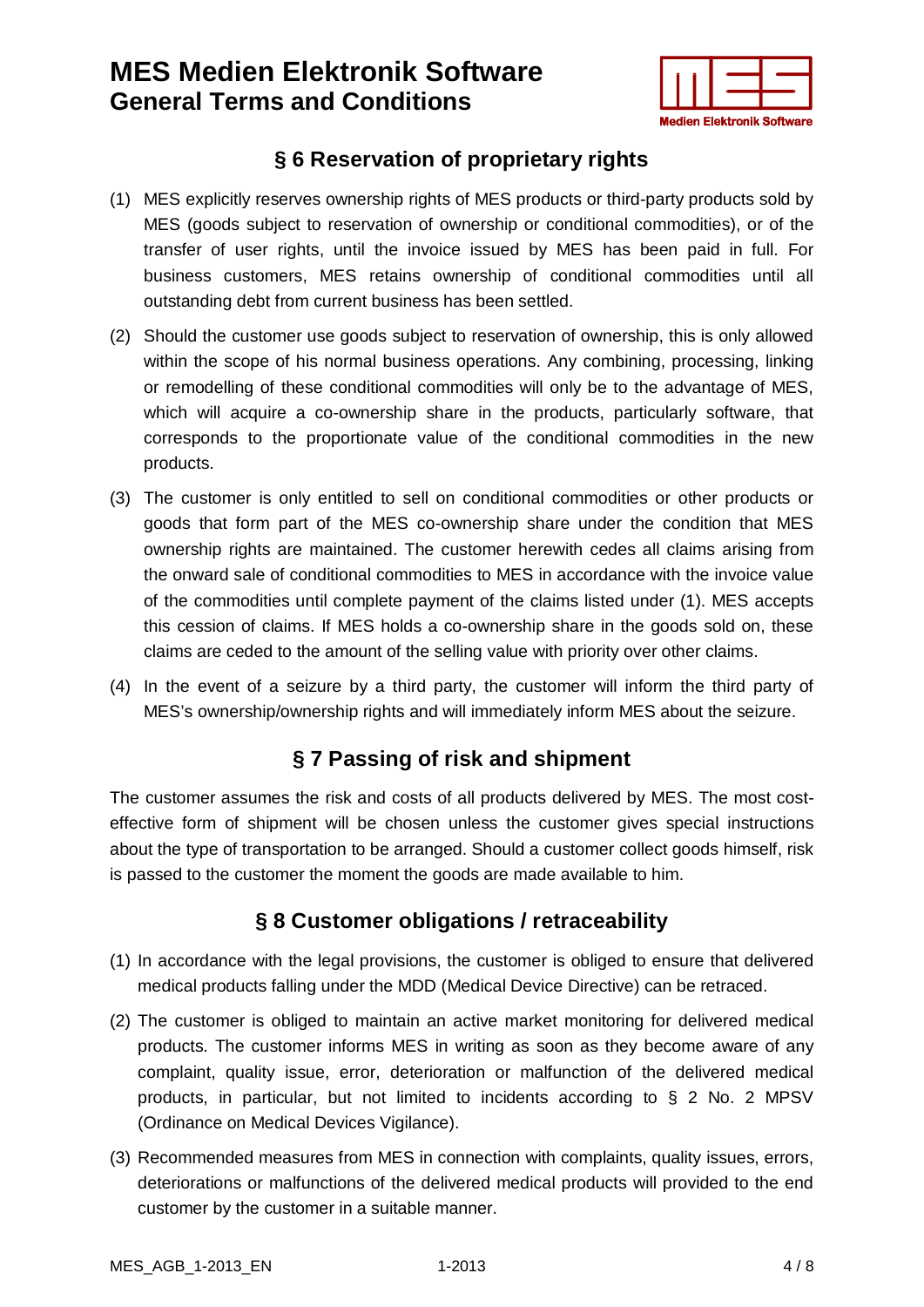

### **§ 9 Reservation of rights**

- (1) MES is obliged to deliver items to its contractual partner in a condition that is free of material and title defects.
- (2) Warranty for material and title defects is one (1) year from the date of delivery, or from acceptance, if required.
- (3) The delivery item or service are considered free of material defects if they possess the product features described in the respective technical specifications.
- (4) If the delivery item contains MES software, a defect only exists if the features of the software deviate from the program description in the respective technical specifications, or if the software fails to meet its intended purpose as stated in the relevant technical specifications, and also if the function of the software that forms the subject matter of the contract is seriously impaired.
- (5) Every customer must ensure that the software ordered is compatible with his computer system. Functional deficiencies of the program caused by hardware defects, environmental conditions or incorrect operation on the part of the customer or similar are not considered defects.
- (6) MES does not issue guaranties in legal terms to its customers.
- (7) Information provided by MES about the delivery item or the service, especially drawings, illustrations, measures, weights, technical data, performance descriptions, program descriptions or specifications are to be considered as approximations and do not represent an assurance of the product features or guaranty unless they have been explicitly labelled as binding in written form in accordance with §126 BGB or under the condition that exact compliance is required if the product is to meet the contractual purpose.
- (8) All advertising information about the delivery item or service, especially given on websites and in catalogues, all types of advert, brochures and other documents or written material, is only intended as a description and does not constitute an assurance of the product features or the service, unless this has been explicitly agreed with MES in written form under §126 BGB.
- (9) Given that MES products and services are further developed on continuous basis, the company reserves the right to change or modify products or services defined in the contract, particularly equipment, design and other technical features, if at least an equal level of functionality or technical performance of the products or services are ensured, and if these modifications correspond with the state-of-the-art and do not considerable affect the ability of the product or service to meet the contractual purpose. Major modifications will be carried out after consulting the customer.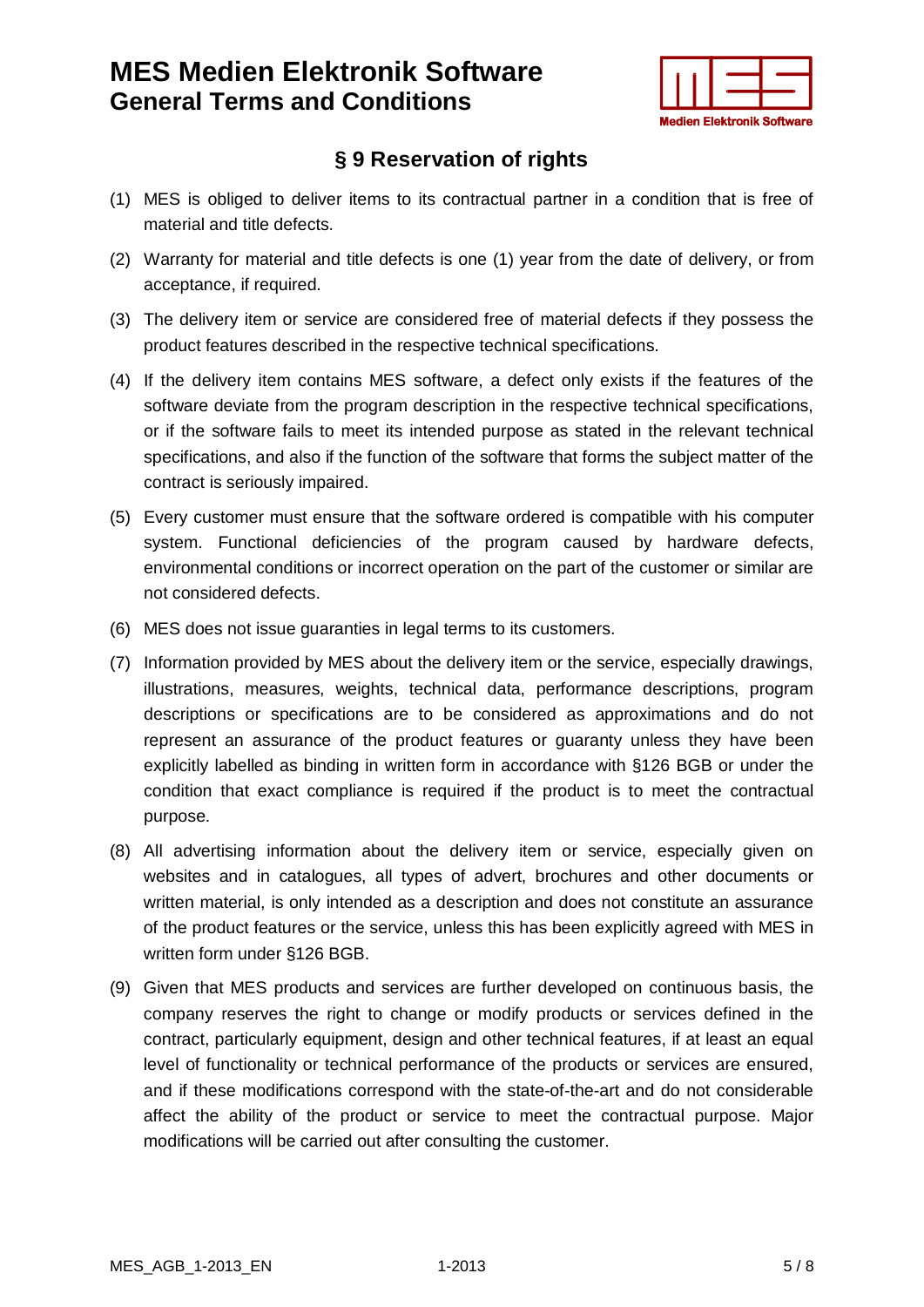

- (10) Modifications carried out by MES or its suppliers after conclusion of the contract and which do not affect the functionality of the subject matter of the agreement do not entitle the customer to file a notification of a defect, nor do they trigger warranty claims.
- (11) There is no warranty for programs, parts of programs or hardware that have been altered, added to or modified in any way by the customer himself, as well as in the event of inappropriate handling or operation by the customer. This also applies to defects in the operating systems or hardware – also in conjunction with third party software, in the case of non-observance of data protection provisions, or other acts or impacts outside of MES's responsibility that can be traced back to technical breakdowns.
- (12) The customer is to support MES in error analysis and troubleshooting procedures, in particular by providing MES with a detailed description of a defect in written form, in accordance with §126 BGB, giving comprehensive details and granting MES the necessary time and opportunity to remedy the defect.
- (13) MES will analyse the defect within two (2) weeks of being informed of such by the customer and will suggest a solution for remedying the problem.
- (14) MES can either repair the defect within an appropriate period of time or alternatively deliver a repaired, state-of-the-art item.
- (15) The customer allows MES at least three (3) attempts to remedy the defect.
- (16) If the object of delivery is software, a repair can also take the form of supplying the customer with a new version of the software (updates, upgrades), or that MES shows the customer how to avoid the effects of the defect if this is appropriate for the type of defect and considered by the customer to be reasonable.
- (17) If MES refuses subsequent fulfilment, or if it ultimately fails or is unacceptable for the customer, the customer is entitled to withdraw from the contract or reduce payment in appropriate manner.
- (18) The customer may claim damages under the conditions stipulated in §11 should the fault be attributable to MES.
- (19) Should an investigation conclude that no warranty case exists and that the customer could have recognised this, MES is entitled to calculate a one-off payment for time and costs unless the customer can prove that no or only minimal costs were caused to MES.

### **§ 10 Period of notice of defect**

- (1) The customer is to examine delivered items immediately, i.e. within eight (8) days after delivery
- (2) Business customers are to inform MES in writing about apparent defects within a period of two (2) weeks after receipt of the product. Warranty claims are excluded otherwise. Timely dispatch shall be sufficient to meet the deadline.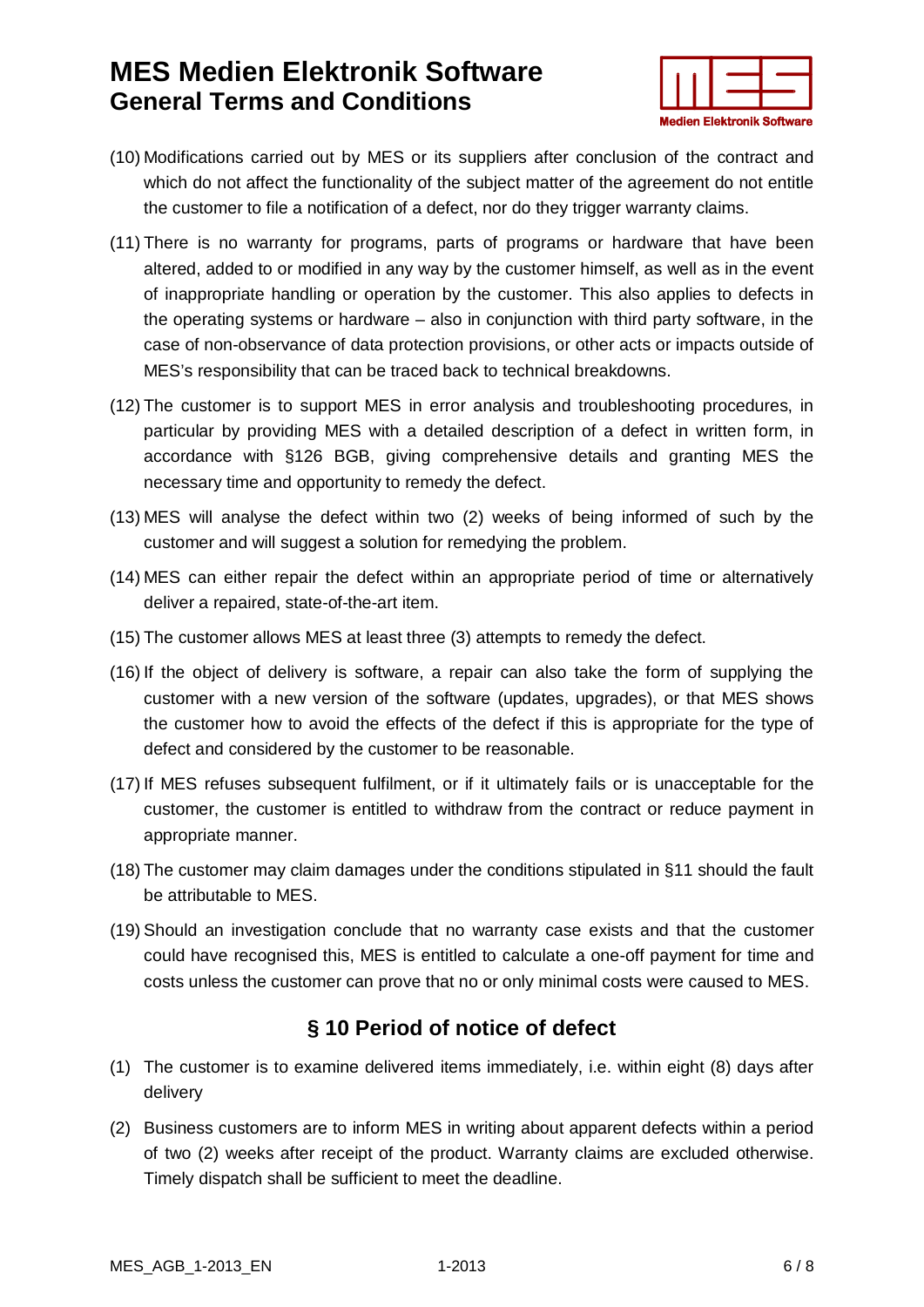

### **§ 11 Liability**

- (1) MES pays compensation for damages or reimburses futile expenses, irrespective of their legal grounds (for example legal transactions or obligations similar to legal transactions, material and legal defects, violation of obligations and illegal activity), to the following extent only:
	- a. Liability in the event of intended infringement or arising from a guarantee is unrestricted.
	- b. In the event of gross negligence, MES is liable to the amount of typical and predictable damage at the time the contract was concluded.
	- c. In the event of minor negligence of an essential obligation that jeopardises the purpose of the contract (cardinal obligation, especially delay), MES is liable in the amount of typical and predictable damage at the time the contract was concluded, but to a maximum amount of the five times the price of the delivery item in each damages case and to a maximum amount of the ten times the price the of delivery item for all cases of damage originating from the contract altogether.
- (2) MES reserves the right to contest the charge of contributory negligence. The customer is obliged to compile data backups and run state-of-the-art anti-virus programs.
- (3) Cases of loss of life, physical injury or damage to health, or claims arising from the Product Liability Act, are governed solely by the statutory regulations.
- (4) Liability for data loss at the customer or authorised users caused by slight negligence on the part of MES is limited to data recovery if safety copies exist. There is no liability for damages caused by negligence on the part of the customer or authorised user. This applies especially to any form of non-observance of product documentation.
- (5) Customer claims for damages concerning a defect lapse after one (1) year after delivery of the product. This does not apply to cases of fraudulent intent by MES.